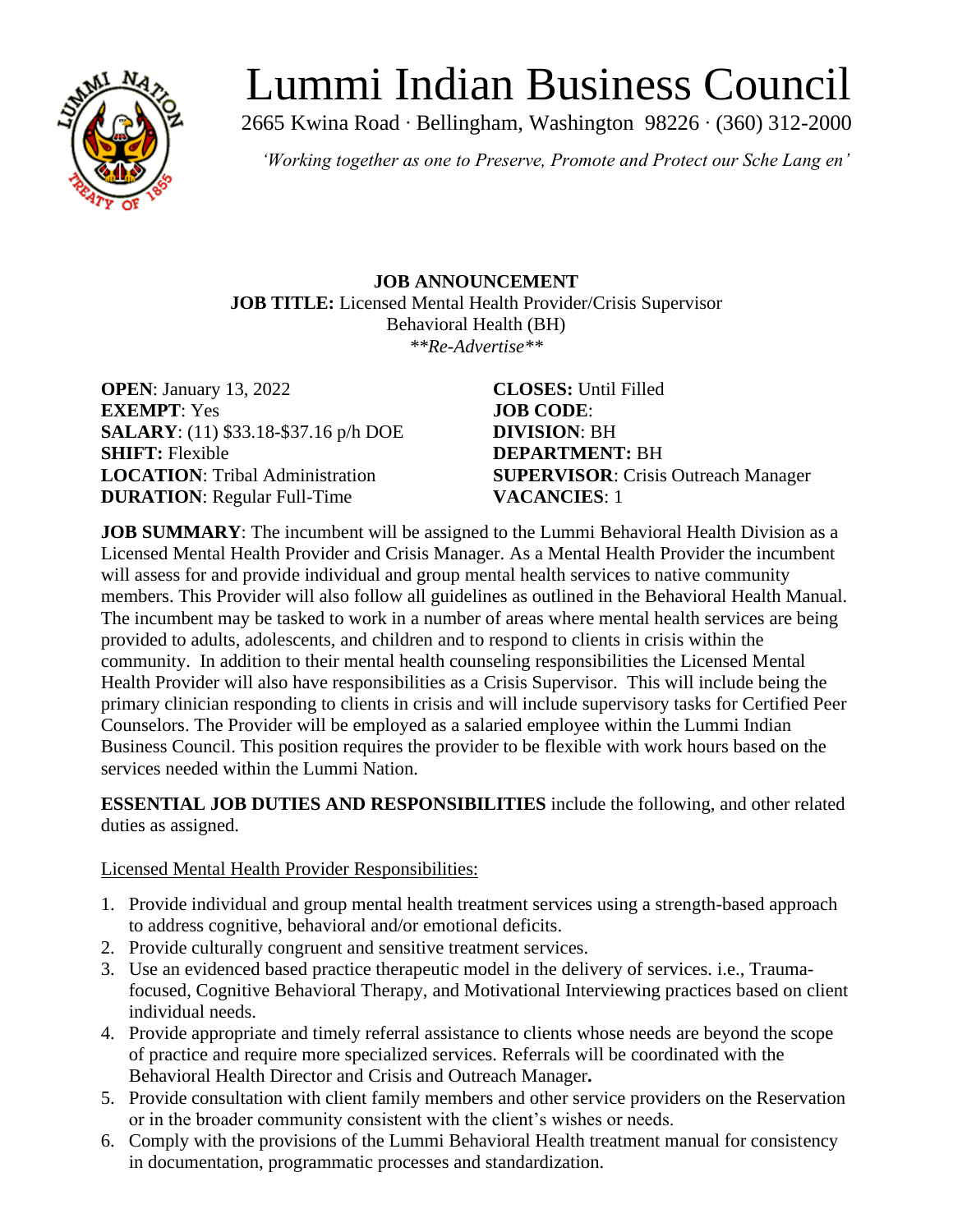- 7. Act as a primary care clinician or work as a clinical team for assigned clients.
- 8. Standardized practices for services include:
	- a. Obtain signed Informed Consent from client and verbally review with client
	- b. Complete mental health assessment
	- c. Create an individualized treatment plan utilizing the client's voice
	- d. Develop crisis plan if necessary
	- e. Submit progress notes according to Behavioral Health policy and WAC standards
	- f. Maintain client records ensuring mental health assessments, treatment plans, progress notes are completed within times required
	- g. Actively close out files when clients complete or discontinue services
	- h. Provide support for other team members and their clients during scheduled work hours or when clinicians are on leave
	- i. Attend weekly clinical staffing meetings for administrative and group supervision
- 9. Collaborate and coordinate client care with affiliated service departments such as Probation, Lummi Counseling Services, the Courts, Lummi Children Services, Employment Training, Lummi Tribal Health Clinic, the Lummi Nation and Ferndale Schools.
- 10. Make referrals as needed to the BH Psychiatric Prescriber for medication management.

## Crisis Supervisor Responsibilities:

- 1. Serve as the primary clinician in responding to emergent requests for mental health services in the Lummi Community during regular office hours.
- 2. Participate in mental health crisis response protocol, including being in monthly on-call rotation to provide 24/7 outreach to hospital and community following a concern for mental health crisis.
- 3. Work with the Crisis Outreach Manager and Behavioral Health Director to develop additional programming around serving clients in crisis.
- 4. Identify additional resources for clients and clinicians not provided by Lummi Behavioral Health such as inpatient treatment access, referrals for psychiatric evaluations, referrals for autism and fetal alcohol assessments, and other specialized services as needed.
- 5. Support the coordination of care with community resources, such as Lummi Children's Services, Lummi Counseling Services, Lummi parent educators, Lummi Nation School and Early Learning Programs, Ferndale School District, Lummi Employment Training, and other stakeholders in order to provide wrap-around services for children, youth, and adults.
- 6. Provide individual supervision monthly or more frequently as needed for mental health clinicians as assigned in order to provide consultation, determine individual training needs, and provide feedback on clinical charting.
- 7. Review and sign-off on clinical records for supervisees.
- 8. Maintain a log of individual supervision for licensed mental health clinicians and trainees.
- 9. Complete Annual Performance Reviews for Certified Peer Counselors or Case Managers.
- 10. Consult and collaborate with the Clinical Manager on clients or families identified by the clinicians as experiencing crisis, suicidal intention, plan, or attempt, complex psychiatric issues, or the need for CPS reporting.
- 11. Maintain strict confidentiality in all work related areas; process all client information activities in a confidential manner consistent with Lummi Nation's policies.

## **MINIMUM QUALIFICATIONS:**

- Masters degree in Psychology, Education, Counseling, Social Work, or Behavioral Science from an accredited college or university.
- 3 years work experience working with children, youth, adults, and families.
- Independent Clinical Mental Health Provider Washington State Licensure
- Must possess a valid Washington State Driver's license and meet eligibility requirements for tribal insurance.